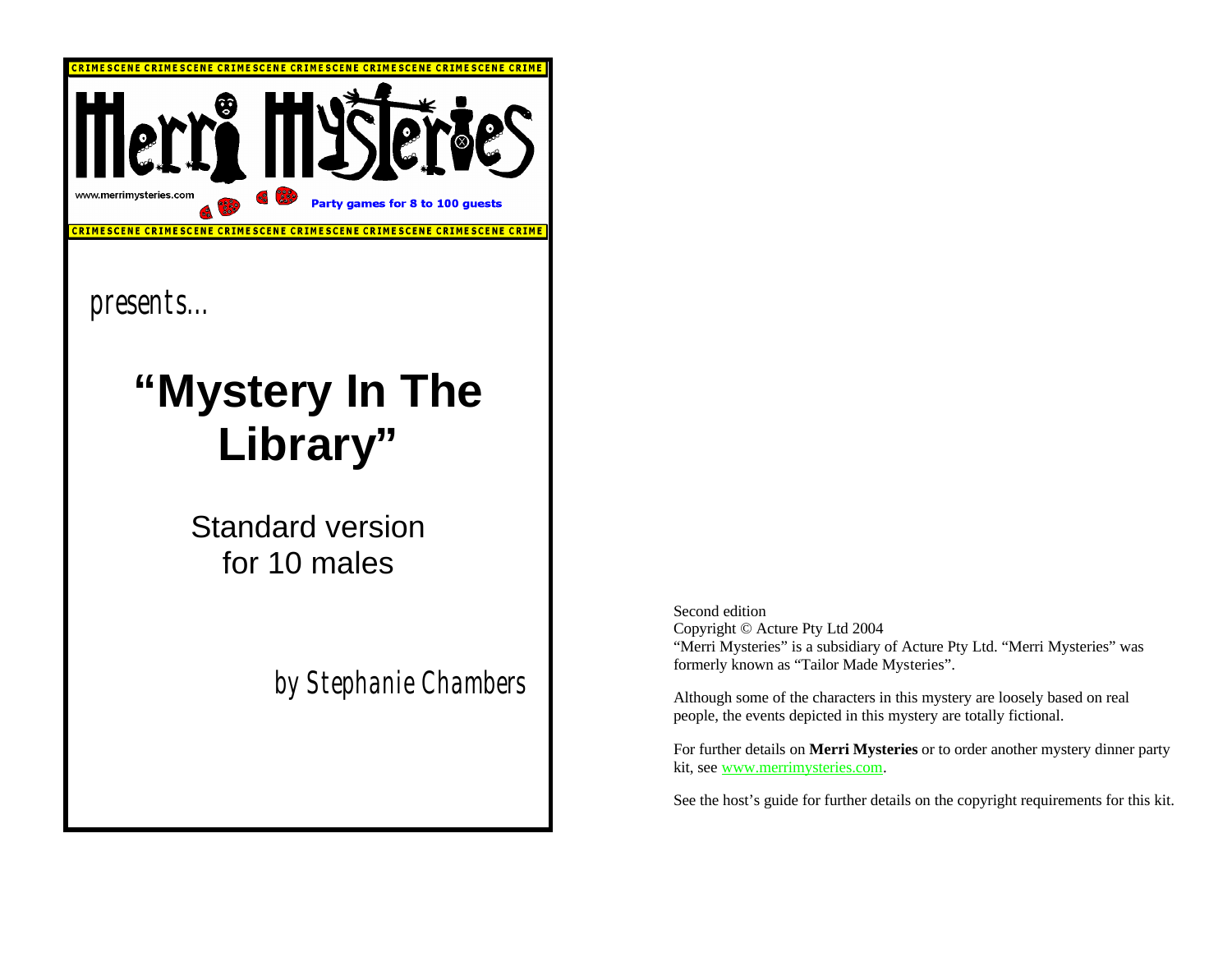#### **The Suspects**

The other night in the library, when many characters were out of their books enjoying a sojourn in the night air, a crime was committed, grim and grave, right in our own library. As a result his Majesty Henry VIII – that famous monarch from the English history books – has disappeared. Gathered are the characters who were present in the library at the time of the nasty deed. Fortunately Master Sherlock Holmes is here to investigate, so the perpetrator of this heinous crime will no doubt be revealed as the night proceeds.

**Master Sherlock Holmes** (from *Sherlock Holmes* by Sir Arthur Conan Doyle) I am a man with such superior detective skills that I have become world famous. Nothing goes unnoticed by me. I already know a lot about each of the suspects, just from looking at their appearance. I am not a great reader of fiction. I prefer to do chemical experiments and I also play the violin. Did any of you happen to steal my lighter from me? I seem to be missing it ever since my visit to the library last night. Was the King a thief? Do you think he stole my lighter? I am really missing my pipe. I can't use it without my lighter. This certainly does not seem like a normal case. Things are not what they seem. It is more like the Mr Angel case. You may like to read about it in my diary, if you get time. *Dress suggestions:* Dress in old-fashioned clothes, carry a magnifying glass and a pipe.

**Huck Finn** (from *The Adventures of Huckleberry Finn* by Mark Twain) I'm a good boy – honest. Me Pap – he kidnapped me and kept me in a cabin. I escaped. But before I left, I killed me a pig and made it look like I'd been murdered. Then I hid on Jackson Island, but I found out I wasn't alone – Miss Watson's, Jim, had run away. So we floated down the river on a raft at night and slept and fished all day. I got separated from Jim and I stayed with a family that was feuding with them neighbors. But Jim found me and we escaped from them thank God. Then we got mixed up with some con artists – the Duke and the King we called 'em cause they pretended to be royals so we'd wait on them. But King Henry was a worse King than the one in my book. "He used to marry a new wife every day, and chop off her head next morning. And he would do it just liken he was ordering eggs." "Fetch up Nell Glynn", he says. They fetch her up. Next morning, "Chop off her head!" And they chop it off. "Fetch up Jane.." and so on. King Henry kept trying to latch on to me and Oliver, said we could be his sons, but we wouldn't have a part of it. *Dress suggestions:* As a country bumpkin with bits of hay sticking out of your clothes & a beaten up old hat. Wear old rags, made out of bags.

*© copyright Acture Pty Ltd 2004* **Page 1 of 5**

**Pinocchio** (from *Pinocchio* by Carlo Lorenzini - penname Carlo Collodi retold by James Riordan) When I was a puppet I lied a lot, but the Good Fairy taught me not to and to be good. 'How stupid I was as a puppet. And how glad I am to be a real live boy.' When I lied my nose became so long I 'could not move without banging it against the walls or door.' Geppetto sold his coat to buy me a spelling book for school. I sold it to go to the puppet theatre. Then I saved a puppet from being burnt by the showman and the showman gave me coins for my father. A fox and a cat told me they could multiply my money in "The Field of Miracles". A bird and the ghost of the cricket tried to warn me not to. The evil fox and cat hung me in a tree to die, but the Good Fairy saved me. But I still let them fool me into burying my money so it would grow. They stole it. Later I became a donkey and ended up rescuing Geppetto from the belly of a whale with the help of the Good Fairy. King Henry thought that I was a silly puppet and he tried to fool me into being his slave. But the Good Fairy warned me that he was an evil man. *Dress suggestions:* A red jacket with a white frill-necked shirt. Make a pencil nose out of cardboard.

**Peter Pan** (from *Peter and Wendy* by Sir James Matthew Barry) I live on an island inhabited by pirates, mermaids, fairies and Indians. On the island there are lots of fairies like Tinkerbell. "When the first baby laughed for the very first time, the laugh broke into a thousand pieces and they all went skipping about and that was the beginning of the fairies." I taught the three children of the Darling family to fly so they could return with me to the island. We were trying to stop the evil pirate Captain Hook from going about his wicked ways. Then Captain Hook plotted to do away with me and he captured Wendy Darling, but I was able to save her. There is also a crocodile that follows us about that has a clock inside his belly going tick, tick, tick. King Henry was impressed with my victory over Captain Hook. *Dress suggestions:* A green cap, a green outfit and a toy sword.

**Wizard of Oz** (from *The Wonderful Wizard of Oz* by L Frank Baum) To get to my place you follow the yellow brick road. People think that I can accomplish anything. Dorothy and her friends came to see me. The Scarecrow was amongst them. He was in search of a brain. They all expected me to wave a magic wand and to solve their problems for them. Instead I told them that they must first prove themselves worthy by bringing me the broomstick of the Wicked Witch before I would grant their requests. They succeeded and I pointed out to them that they already possessed what they sought. They just had to start using their abilities. King Henry was jealous of my supposed abilities. He wanted to be able to do anything himself. *Dress suggestions:* A wizard's outfit with stars and the moon on it and with a long pointy hat. *© copyright Acture Pty Ltd 2004* **Page 2 of 5**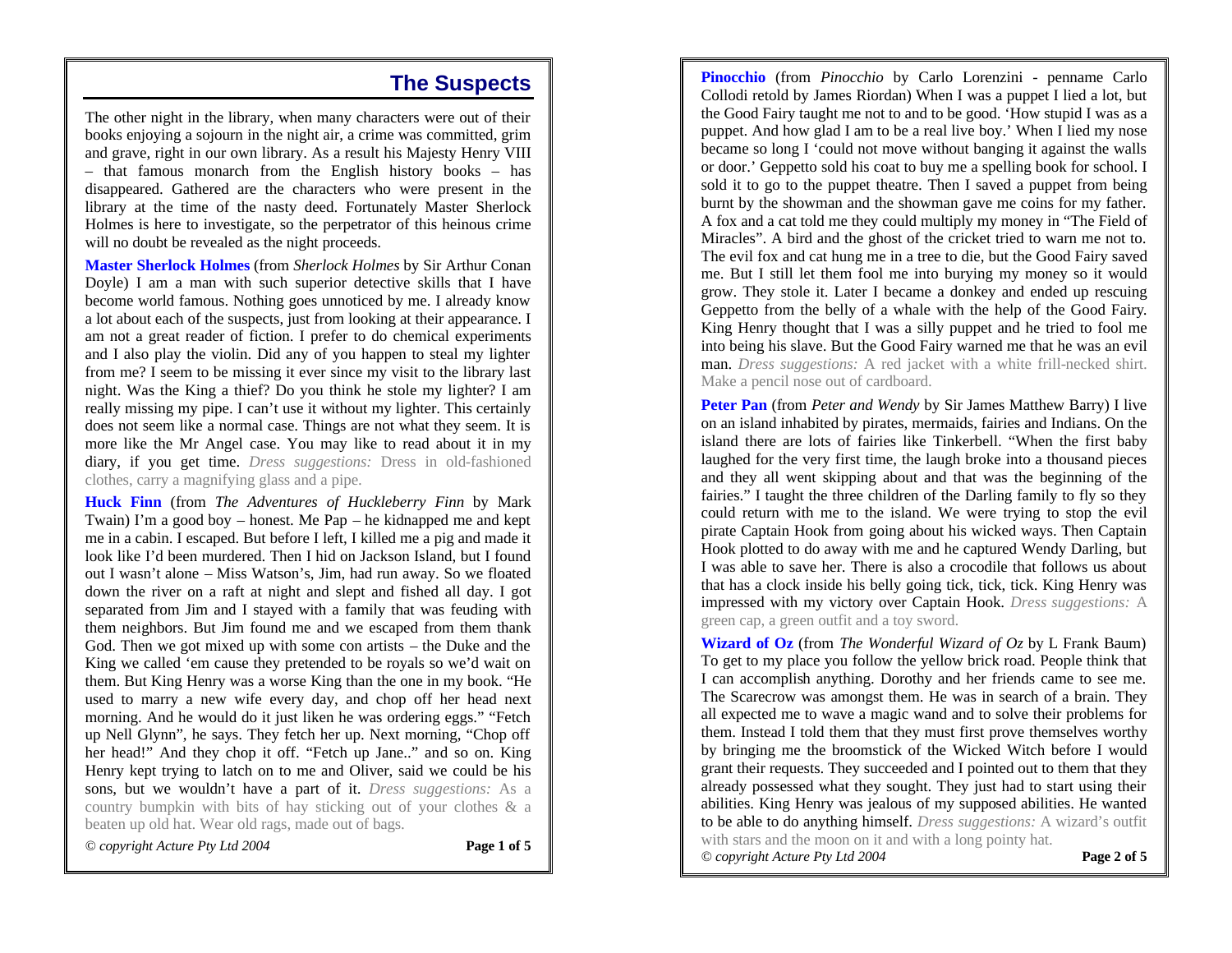**Robin Hood** (from *Robin Hood by various authors*) I am a wealthy man who has been forced to become a thief. I steal from the rich and give to the poor. The poor of England were being asked for too many taxes. The taxes were required to fund various political battles overseas. I simply gave back to the poor the money that they had had unfairly taken away from them in the first place. Little John and I met on a plank across a river. But he would not let me pass. He is a very portly but strong. He did not see why he should make way for me and so we did battle. He used his staff, but I was victorious in our skirmish. Afterwards, he came to know me and to be one of my main supporters. *Dress suggestions:* Dress in period clothes, a cape and a mask.

**Frankenstein's Monster** (from *Frankenstein* by Mary Wollstonecraft Shelley) Frankenstein gathered various body parts from graveyards and the like in his quest to create me as a living being. Even though he had spent so much time and effort creating me, he found me so horrible he ran in revolt. The night he gave me life, he said "I saw the dull yellow eye of the creature open; it breathed hard, and a convulsive motion agitated its limbs". I reeked of the dead that had been used to create me. I met King Henry in the library. It was by no means a pleasure. King Henry was not a civilized man. In all of my interactions with him, I found him detestable – almost as detestable as people found me as a monster. *Dress suggestions:* Wear clothes that look stitched together and draw some stitches on your brow.

**Aladdin** (from *The Adventures of Aladdin* by various authors) I met a 'mysterious stranger who said he would pay me a silver penny if I went down a manhole for him'. I found myself in a 'large chamber... (filled with) pots of gold.' '...bring me the lamp!' he said. When I hesitated, he left me in there, dropping his ring in the chamber as he did so. Terrified, I put the ring on my finger and 'twisted it round and round'. 'Suddenly a great genie…appeared', and said he was at my command. I told the genie I wanted 'to go home' and immediately I found myself there. I told my mother of my adventures. She was a little disappointed I had returned with only the old oil lamp. But she started to polish it and 'out shot another genie'. He said that we had set him 'free after centuries' and that he would be our servant. Things went pretty well after that and I married a beautiful princess. King Henry was jealous of my having a genie and even though he was already wealthy, he ordered me to give me to him but I refused. *Dress suggestions:* Wear middle eastern clothes (eg baggy trousers). Add sequins and jewels. *© copyright Acture Pty Ltd 2004* **Page 3 of 5**

**Oliver Twist** (from *Oliver Twist* by Charles Dickens) At the workhouse, I lived on "the smallest portion of the weakest food possible." Then I was apprenticed to the undertaker. One of his workers taunted me about my dead mother, so I ran away to London. The people I lodged with turned out to be none other than a gang of thieves, but I did not realize it till later. I saw them picking the pocket of a gentleman, but I ended up being taken as the culprit of the crime. Fortunately, a witness spoke in my favor. The gentleman who was robbed treated me kindly. But then, I was kidnapped by the thieves and held their prisoner. Another kind family came to my aid and, it was discovered... Let's just say that with "gratitude to that Being whose code is Mercy" I am now the adopted son of the gentleman. But people say I am "still the same gentle, attached, affectionate creature". King Henry was a bloodthirsty tyrant who always got what he wanted, but "thinking it might be dangerous to express (my) feelings more openly", I said nothing. He said he wished he'd had a son like me rather than the delicate Prince Edward, but how could I trust a man who killed not only his enemies, but his wives as well. *Dress suggestions:* Dress as a pauper with lots of holes in your clothes and grime. A bit of soot on your face would not go astray.

**Don Quixote** (from *Don Quixote of the Mancha* by Miguel de Cervantes) I am a knight-errant. I go throughout the land "offering... (myself) to occasions and dangers, which, being once happily achieved, might gain ...(me) eternal renown". I am also fulfilling my duty to mankind. I do it all for my "Dulcinea de Toboso" "O lady of all beauty! courage and vigor of my weakened heart!" "Mine office and exercise is, to go throughout the world righting of wrongs and undoing of injuries". In one adventure I came upon some men carrying the image of a "beautiful lady, whose tears and pitiful semblance clearly denote(d) that ... (they) carry her away against her will." I lay my hand upon my sword and "assaulted the image carriers; one whereof... came to encounter... (me) with a wooden fork" and I was "overthrown to the ground and extremely bruised." King Henry failed to appreciate the velour of a knight such as I. He had the audacity to tell me to "get out of his way and go attack a windmill". *Dress suggestions:* Dress as a knight with swords and armor and the like. Make it over the top as you can.

*© copyright Acture Pty Ltd 2004* **Page 4 of 5**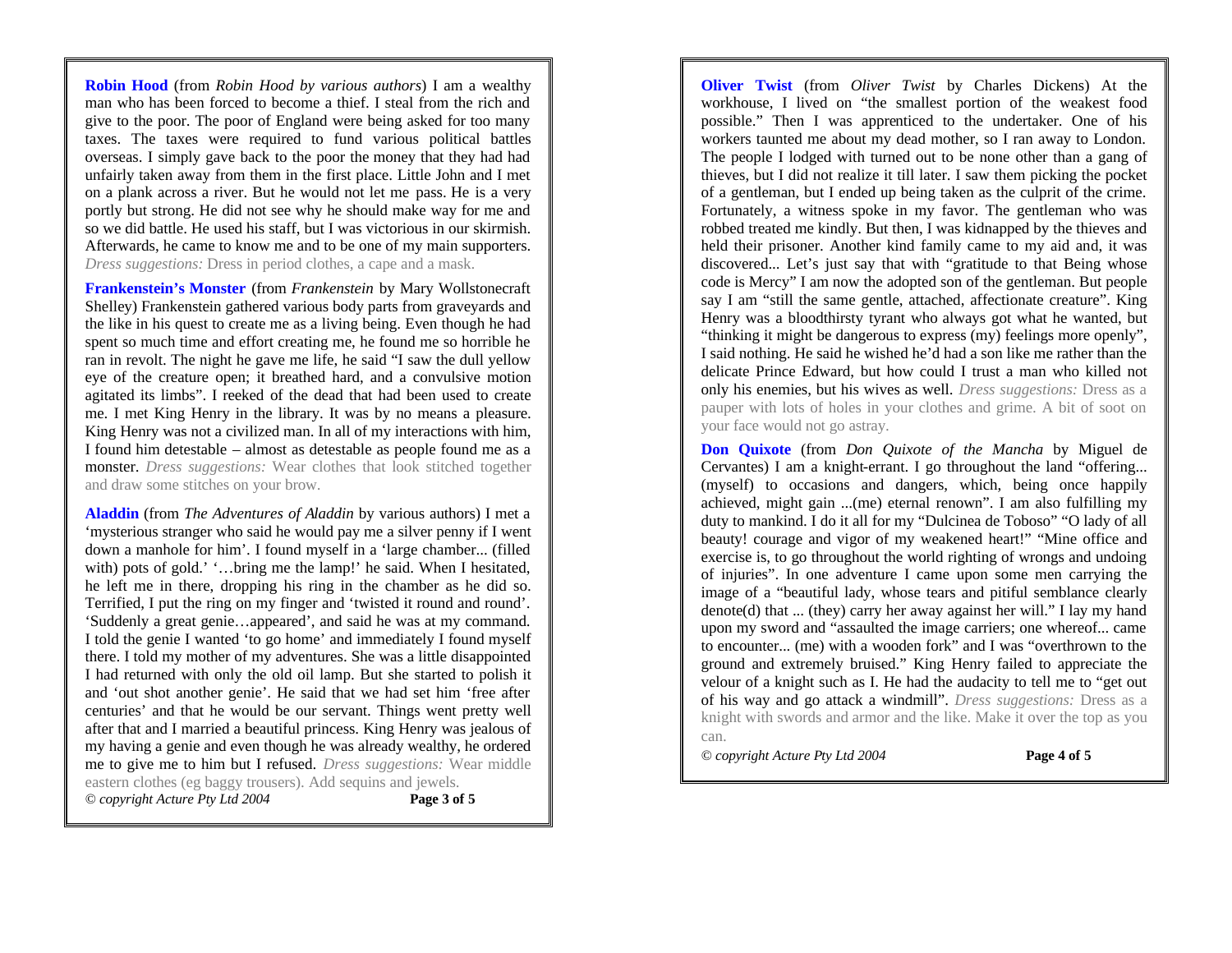**Name Tags**



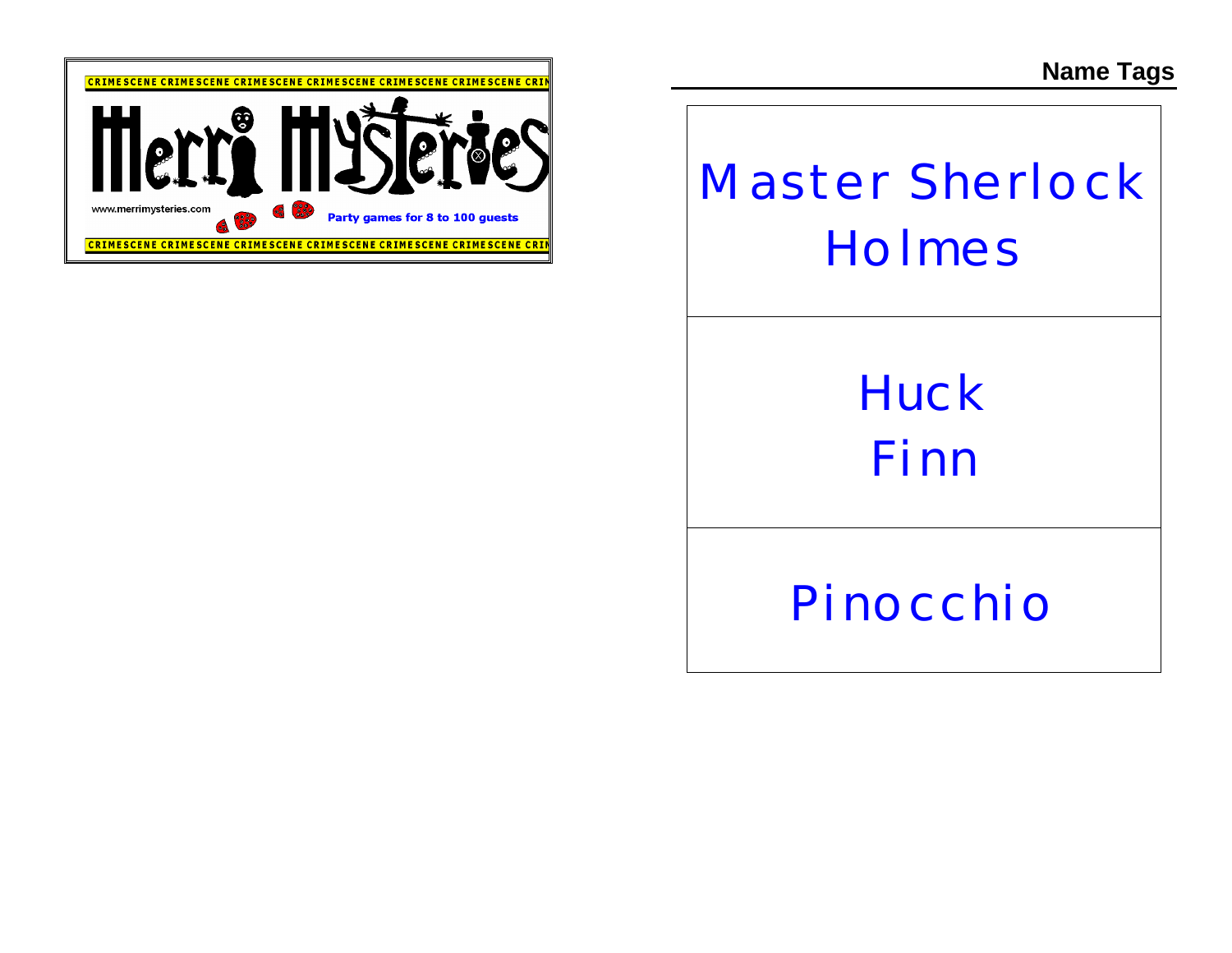

**Frankenstein's Monster**

### **Aladdin**

**Oliver Twist**

**Don Quixote**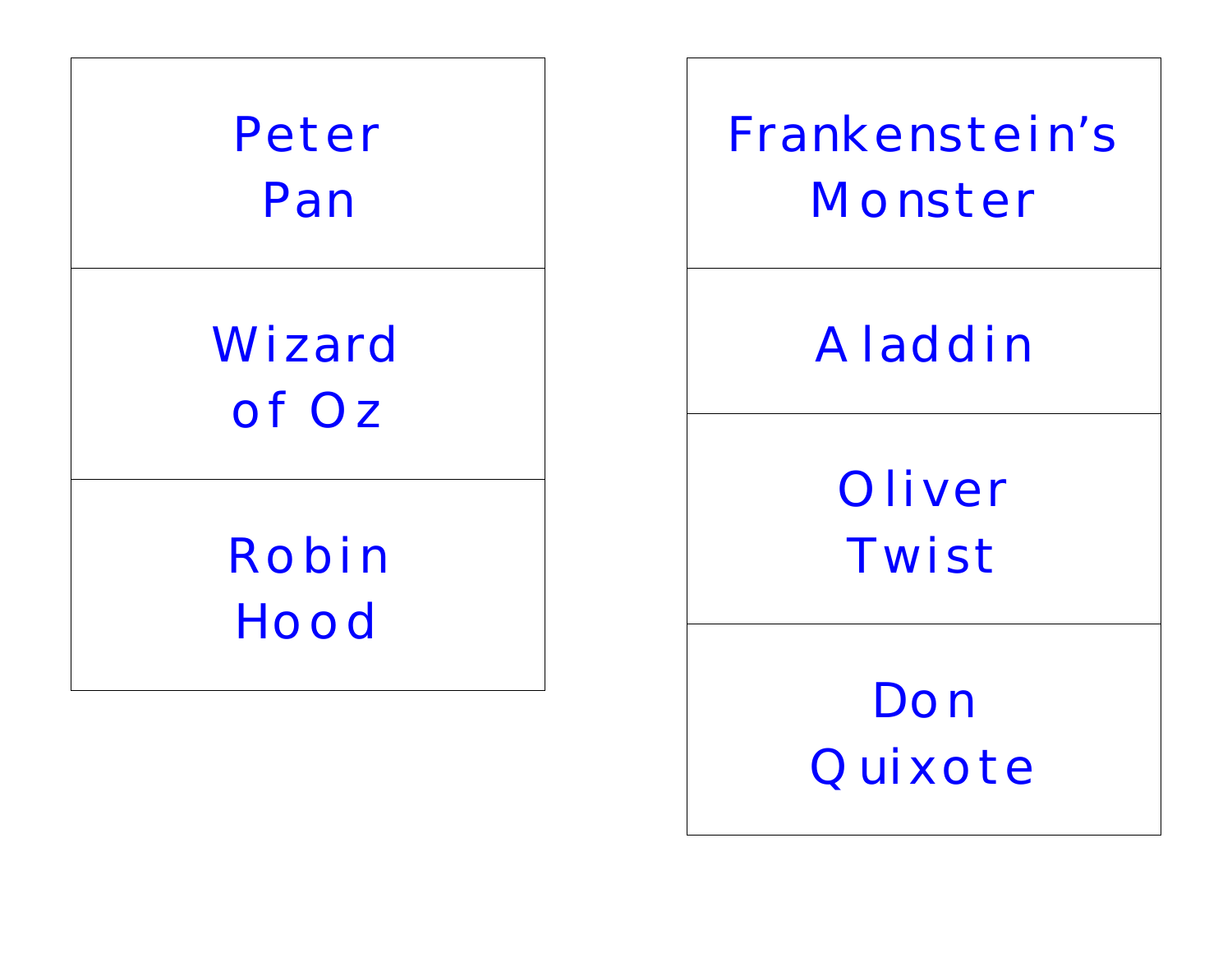*Merri Mysteries presents...* 

#### **'Mystery in the Library'**

*by Stephanie Chambers*

*These are the clues for:*

# *Master Sherlock Holmes*

During this act you must ask the characters these questions:

| <b>Huck Finn</b>                        | So the King wanted you as a son did he?<br>Didn't he know what a rascal you are? |
|-----------------------------------------|----------------------------------------------------------------------------------|
| Pinocchio                               | So how did you stop King Henry from<br>making you his slave?                     |
| <b>Peter Pan</b>                        | So you and King Henry used to discuss war<br>strategies?                         |
| Wizard of Oz                            | So King Henry was jealous of you Wizard?                                         |
| Robin Hood                              | So it was a political battle between you and<br>King Henry?                      |
| <b>Frankenstein's</b><br><b>Monster</b> | How did you get on with the King?                                                |
| <b>Aladdin</b>                          | So you refused to give the King your genie.<br>How did he take that news?        |
| <b>Oliver Twist</b>                     | So you came to Pinocchio's assistance?                                           |
| <b>Don Quixote</b>                      | What did you do when King Henry<br>rebuked your friendship?                      |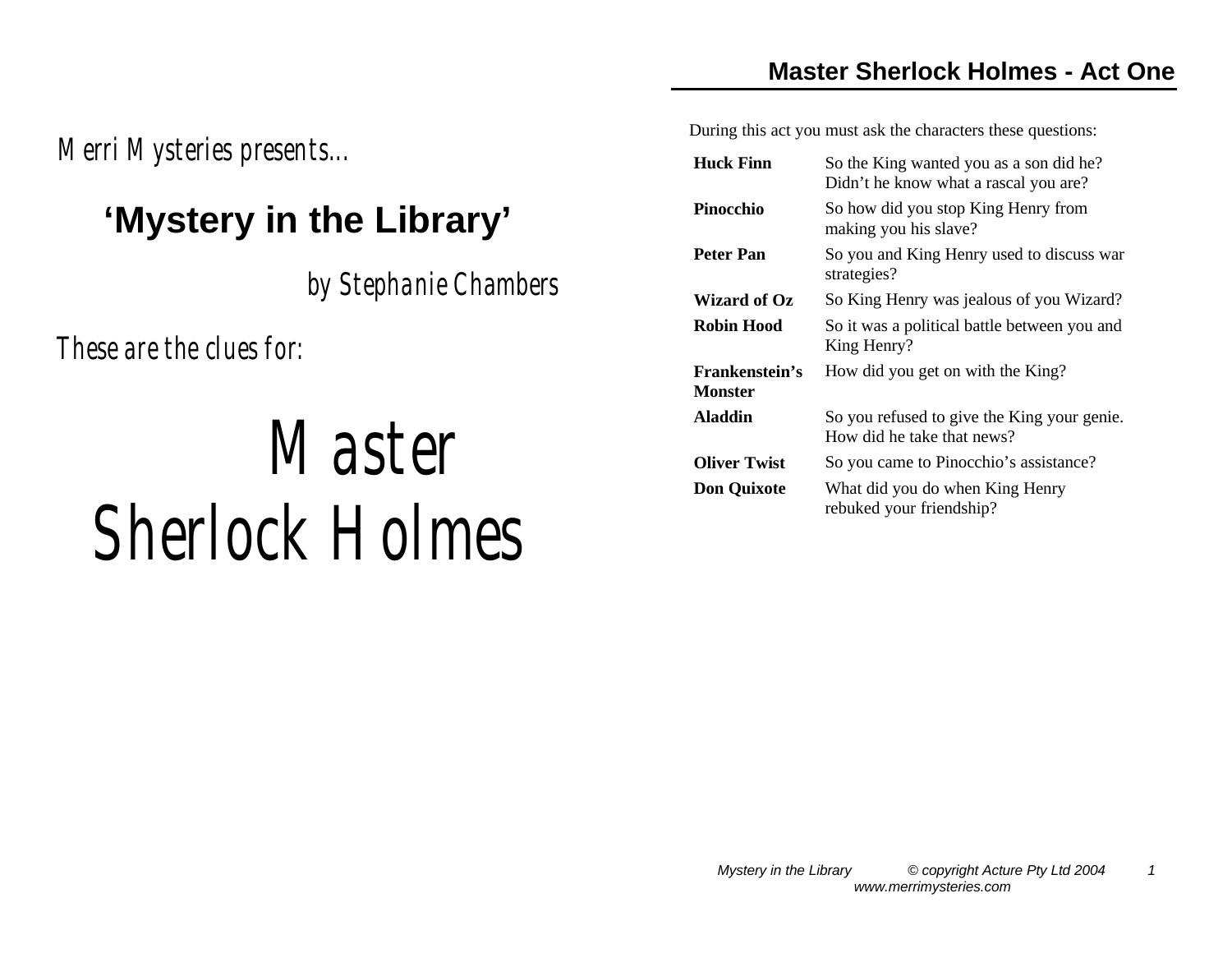During this act you must ask the characters these questions:

| <b>Huck Finn</b>                        | And what did King Henry want you to do<br>for him?                                        |
|-----------------------------------------|-------------------------------------------------------------------------------------------|
| Pinocchio                               | So did you get to turn King Henry into a<br>donkey?                                       |
| Peter Pan                               | How did you plan to defeat King Henry?                                                    |
| Wizard of Oz                            | What did you do when King Henry asked<br>you to create a new role in his book for<br>him? |
| Robin Hood                              | King Henry disliked you, but did you<br>really want to be rid of him?                     |
| <b>Frankenstein's</b><br><b>Monster</b> | And how did you stop the King from<br>annoying you?                                       |
| <b>Aladdin</b>                          | So why did you let yourself be robbed of<br>the lamp when the Wizard had warned<br>you?   |
| <b>Oliver Twist</b>                     | So how did you deal with King Henry if<br>you were afraid of him?                         |
| <b>Don Quixote</b>                      | When did the duel take place? And what<br>happened leading up to the duel?                |

**Master Sherlock Holmes - Act Three**

During this act you must ask the characters these questions:

| Huck Finn<br>Pinocchio                  | So did King Henry get his wishes granted?<br>How come we haven't found a donkey in<br>place of the King?                                                                                                    |
|-----------------------------------------|-------------------------------------------------------------------------------------------------------------------------------------------------------------------------------------------------------------|
| Peter Pan                               | Which skill did you use against King<br>Henry?                                                                                                                                                              |
| Wizard of Oz                            | What did you find out about King Henry?                                                                                                                                                                     |
| Robin Hood                              | So did you and your men slay Henry?                                                                                                                                                                         |
| <b>Frankenstein's</b><br><b>Monster</b> | So what happened when you met the King<br>to show him what you had made?                                                                                                                                    |
| <b>Aladdin</b>                          | Did you banish the King to a dungeon? I<br>overheard the librarians saying that the<br>sprinklers had come on in the library today.<br>They had to blow dry the books. Was your<br>genie the cause of that? |
| Oliver Twist                            | What happened when you led King Henry<br>into the narrow room?                                                                                                                                              |
| <b>Don Quixote</b>                      | And what happened during the duel?                                                                                                                                                                          |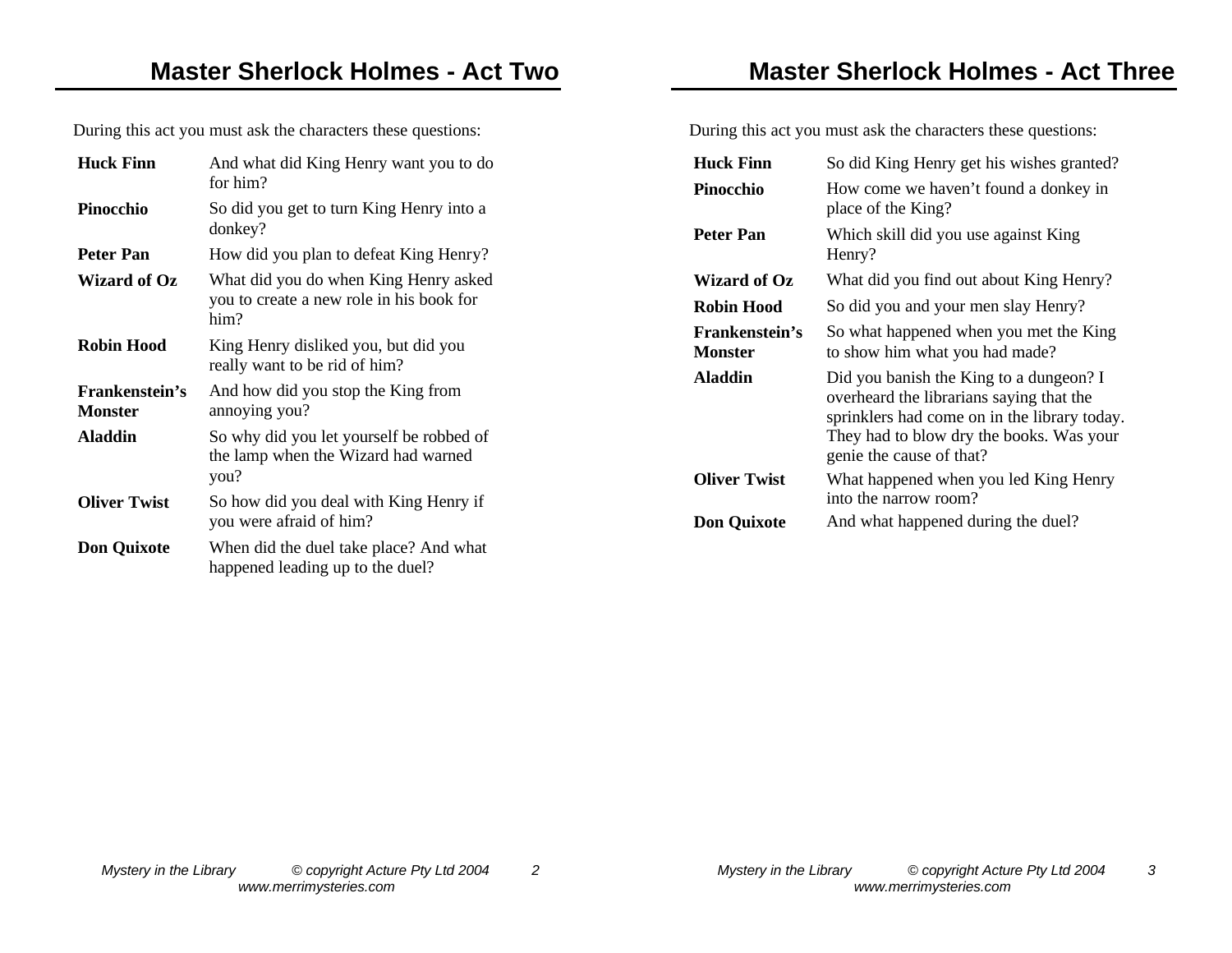*Merri Mysteries presents...* 

### **"Mystery in the Library"**

*by Stephanie Chambers*

*These are the clues for:*

## *Huck Finn*

- 1 I don't know. 'The widow said I was coming along slow but sure and doing very satisfactory. She said she warn't ashamed of me.'
- 2 I didn't want to cause no trouble, so at first I 'always called him 'Your Majesty' and ... didn't set down in his presence till he asked..' me to.
- 3 'This done him heaps of good, and so he got cheerful and comfortable' and it made me feel 'mighty good over it, because it would have been a miserable business to have any unfriendliness'.
- 4 I admire Robin Hood and we are friends. He told me what he thought of King Henry and I started to agree with him.
- 5 The King asked me if I would like to do a little fencing with him, so we clanged our swords about a bit and seeing as I was angry with him, I was determined to win.
- 6 The King, being round in the belly like a pig, was pretty easy to beat, so I ended up whacking the sword into his middle. But it was a blunt sword, so it didn't draw blood or anything.
- 7 Now the King thought that he should always win. So when I whipped him, he became hotter than a piece of chili.
- 8 I thought he was going to kill me. 'And me a shaking all over and ready to sink down in my tracks I was that scared'. Anyway, he made me promise to help him.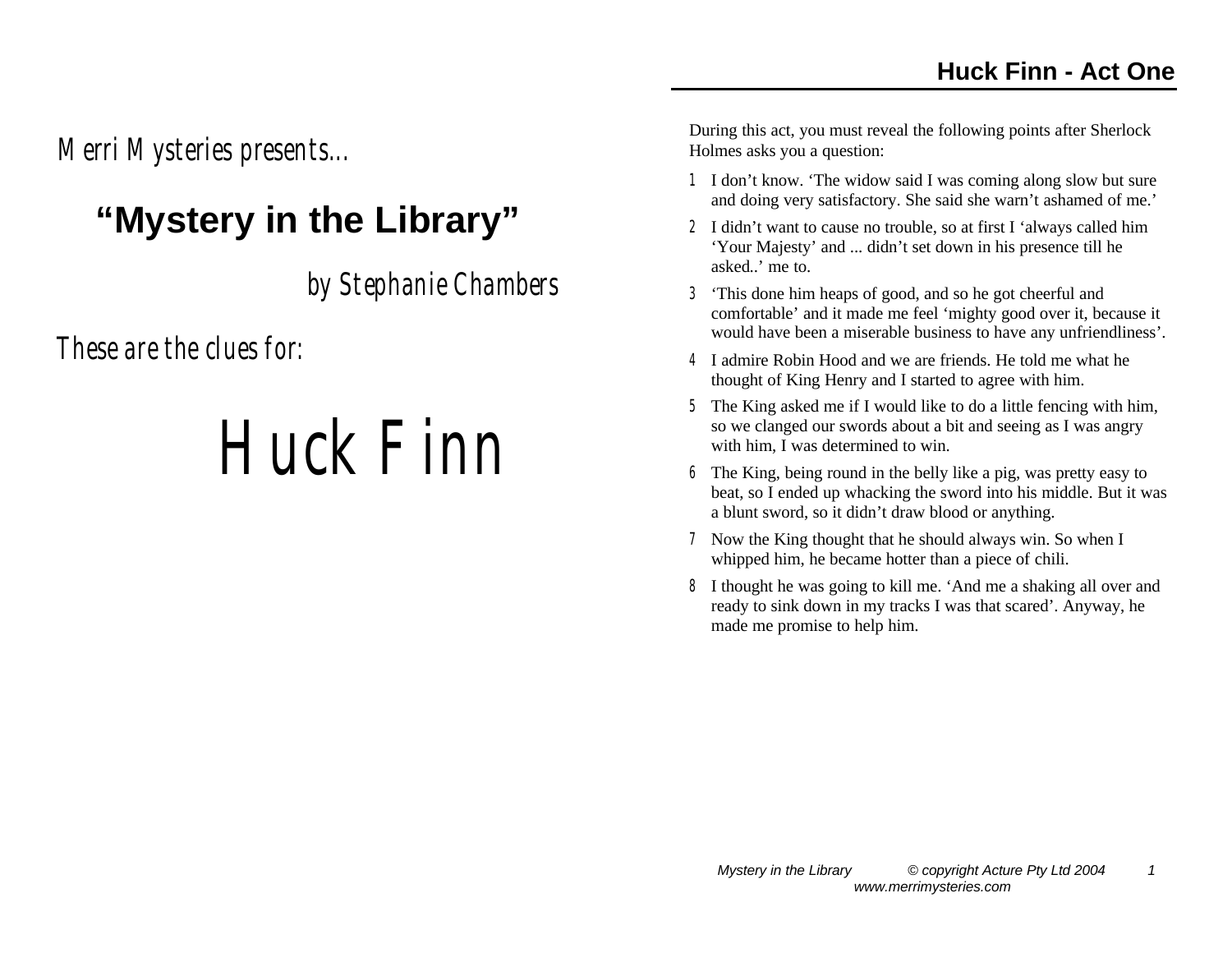During this act, you must reveal the following points after Sherlock Holmes asks you a question:

- 1 King Henry said he wanted me to get Aladdin to play a game of billiards.
- 2 I guessed it was so that Aladdin would have to put down his lamp in order to play.
- 3 The King wanted Aladdin's genie, so he came up from behind a bookcase where we were playing and stole the lamp.
- 4 I didn't like helping the King with his mischief, but I knew that Aladdin could rub the ring on his finger and ask his other genie to get his lamp back.
- 5 But as soon as the King got the lamp he rubbed it and asked the genie for his wishes, even before Aladdin had realized it was gone.
- 6 The King asked the genie for three wishes and all three of them were as evil as could be.
- 7 I was sick to death of doing the King's evil deeds for him, so I came up with a plan to stop the King being able to come out of his book. It involved using the tools in the library repair room in a way which would have horrified the librarians.

- 1 I'm not sure. As it turned out, I got an opportunity to sort the King out myself.
- 2 The King was so pleased that he'd stolen Aladdin's lamp, so he said he'd let me rub the lamp and make a wish.
- 3 I told the King I wanted to make a wish in private, so he blocked his ears while I wished.
- 4 I told the genie to turn King Henry into a really delicious meat pie so that I could eat him for my dinner. I was hungry and I was trying to get two wishes out of one.
- 5 The genie said that he would see to it, but that it wouldn't happen immediately.
- 6 The next night Robin Hood turned up with a meat pie he'd made for me. I ate every little drop of that pie. It tasted mighty good. We've never seen King Henry from that day on, so who knows, maybe I really did eat him.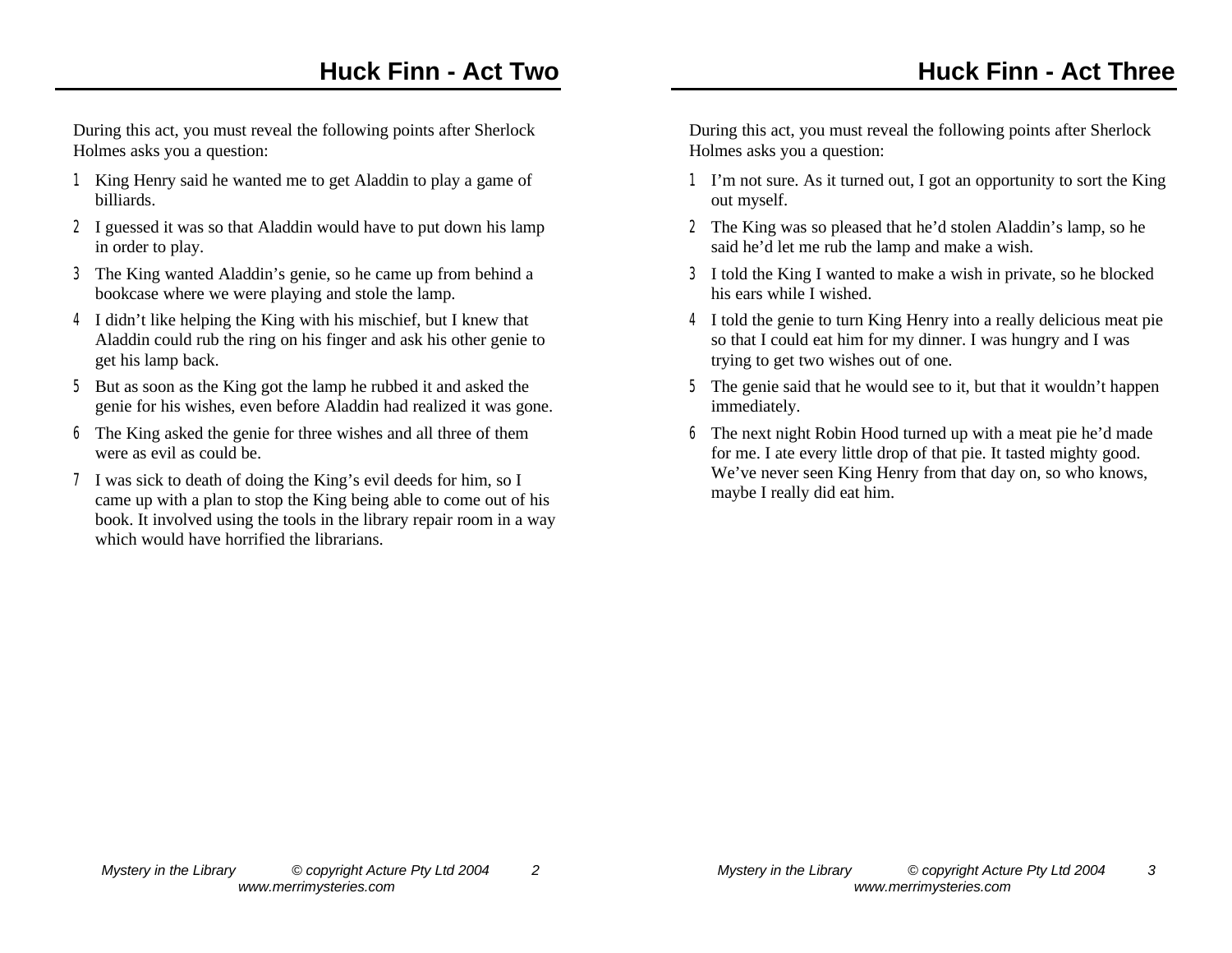*Merri Mysteries presents...* 

#### **'Mystery in the Library'**

*by Stephanie Chambers*

*These are the clues for:*

### *Pinocchio*

- 1 I told him that if he wasn't careful, I would ask the Good Fairy to turn him into a donkey so he could carry my loads.
- 2 The King kept giving me things to carry for him. I said that lazy people were often turned into donkeys, but he just laughed.
- 3 The other thing the King did which annoyed me was that he kept on pulling my nose. Just because it's long, it doesn't mean people should pull on it. When I told him to stop doing that, he told me little boys should be seen and not heard. Fortunately you came to my aid, didn't you Oliver and you told King Henry to stop pulling my nose.
- 4 My father Geppetto had sold the coat from his back to help me out, but I knew that the King wasn't like that. He was a very selfish man. Very selfish indeed.
- 5 Frankenstein's Monster and I were friends and we used to play together in the library. The King kept scowling at us and telling us not to make so much noise.